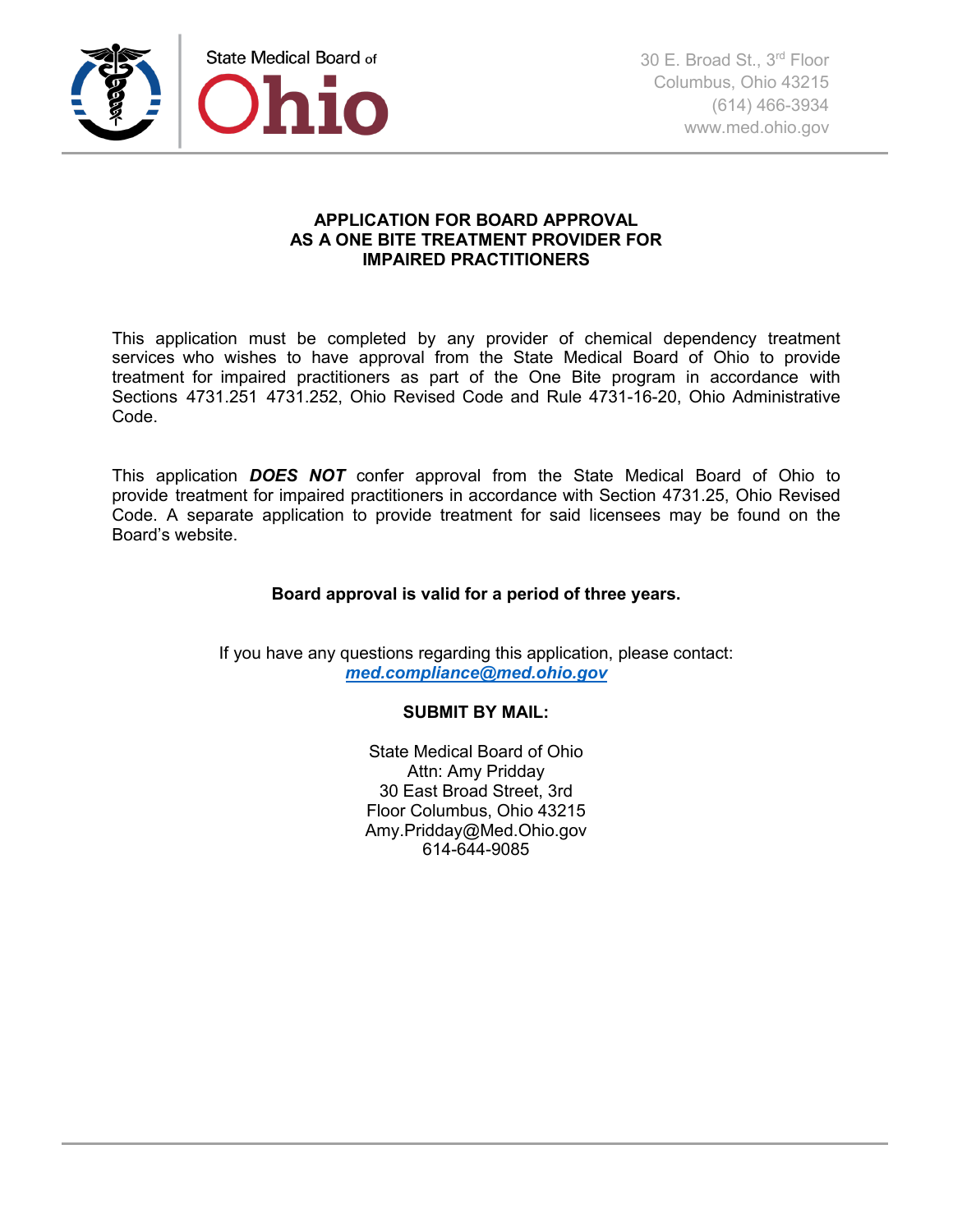### **APPLICANT NAME:**

**TREAMENT PROVIDER NAME:**

**ADDRESS:**

**TELEPHONE:**

**FAX:**

**EMAIL:**

## **TREATMENT PROVIDER OWNER:**

## **PLEASE PROVIDE DETAILED ANSWERS TO THE FOLLOWING QUESTIONS:**

- **1.** Does the applicant base its philosophy and individualized treatment plan on the disease concept of chemical dependency?
- **2.** Does the applicant base its model of treatment on a twelve-step program such as Alcoholics Anonymous?
- **3.** Does the applicant adhere to the principle that treatment of chemical dependency requires total abstinence from alcohol and other mind-altering drugs?
- **4.** Is the applicant subject to the confidentiality requirements of Title 42, Part 2, of the Code of Federal Regulation?
- *5.* Is the applicant accredited by the Joint Commission or the Commission on Accreditation of Rehabilitation Facilities (CARF) to provide substance abuse treatment? *(attach a copy of Joint Commission or CARF accreditation certificate)*
- *6.* Does the applicant hold a current state certificate to provide treatment for substance abuse/addiction at the following sites on the dates indicated below: *(attach a copy of the certificate)*
- *7.* Is the medical director a board-certified addictionologist or board-certified addiction psychiatrist?
	- **a.** Does the medical director have experience in diagnosing and treating physicians and other health care practitioners with substance use disorders?
	- **b.** Will the medical director oversee the initial assessment and diagnosis, ongoing treatment processes, including medications, treatment planning, and discharge planning?
	- **c.** Does the medical director have knowledge and experience with prescribing medications specifically indicated for use in patients with substance use disorders and with medications to be avoided for patients with substance use disorders?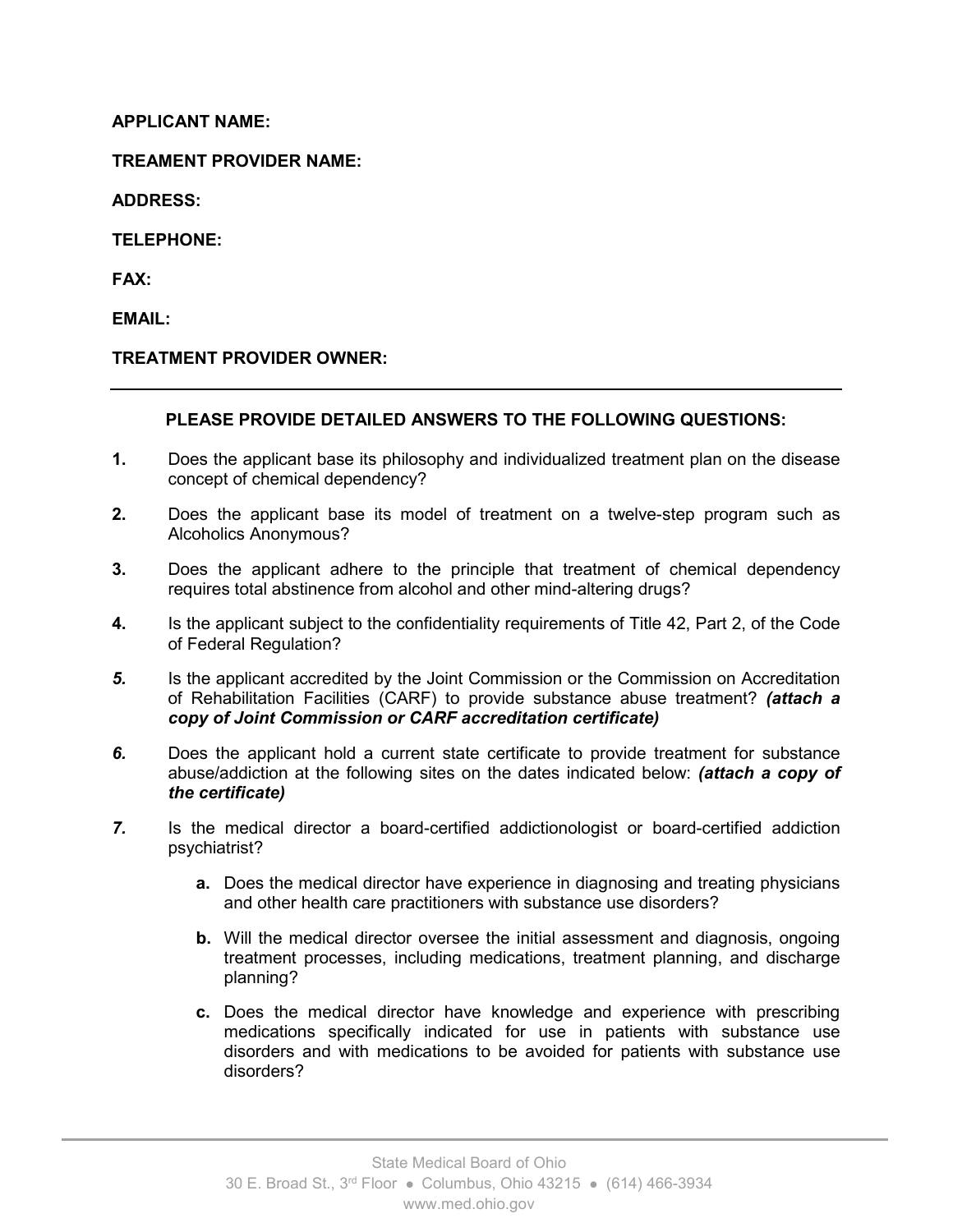- **d.** Does the medical director have specific training and knowledge regarding the interpretation of the results of toxicology screenings for drugs and alcohol?
- **8.** Is a board-certified psychiatrist available to evaluate and provide treatment for cooccurring mental health conditions?
- **9.** Is group therapy supervised by one of the following:
	- **a.** A board certified addictionologist, board certified addiction psychiatrist, or psychiatrist licensed under Chapter 4731, Ohio Revised Code?
	- **b.** A masters level or higher licensed independent chemical dependency counsel-clinical supervisor, licensed independent chemical dependency counselor, licensed chemical dependency counselor III, or licensed chemical dependency counselor II licensed under Chapter 4758, Ohio Revised Code?
	- **c.** A masters level or higher professional clinical counselor, licensed professional counselor, licensed independent social worker, licensed social worker, or marriage and family therapist licensed under Chapter 4757, Ohio Revised Code ?
	- **d.** An advanced practice registered nurse, licensed as a clinical nurse specialist under Chapter 4723, Ohio Revised Code, who holds certification as a psychiatric mental health clinical nurse specialist issued by the American nurses credentialing center?
	- **e.** An advanced practice registered nurse, licensed as a nurse practitioner under Chapter 4723, Ohio Revised Code, who holds certification as a psychiatric mental health nurse practitioner issued by the American nurses credentialing center?
	- **f.** A psychologist, as defined in division (A) of Section 4732.01, Ohio Revised Code, licensed under Chapter 4732, Ohio Revised Code?
	- **g.** An advanced practice registered nurse licensed under Chapter 4723, Ohio Revised Code, who holds subspecialty certification as a certified addiction registered nurse-advanced practice issued by the addiction nursing certification board?
- **10.** Does the treatment provider have a process to provide training regarding the eligibility for the One Bite program to all staff on a quarterly basis?
- **11.** Does the treatment provider have a process to provide training regarding the Board's statutes, rules, and policies regarding impairment and reporting violations to all staff on a quarterly basis?
- **12.** Is the treatment provider capable of completing evaluations pursuant to Rule 4731-16-05,Ohio Administrative Code?
- **13.** Does the treatment provider provide abstinence-based education and treatment for all types of substance use disorders?
- **14.** Does the treatment provider provide one or more of the following levels of patient care?
	- **a.** Medical detoxification?
	- **b.** Inpatient or residential treatment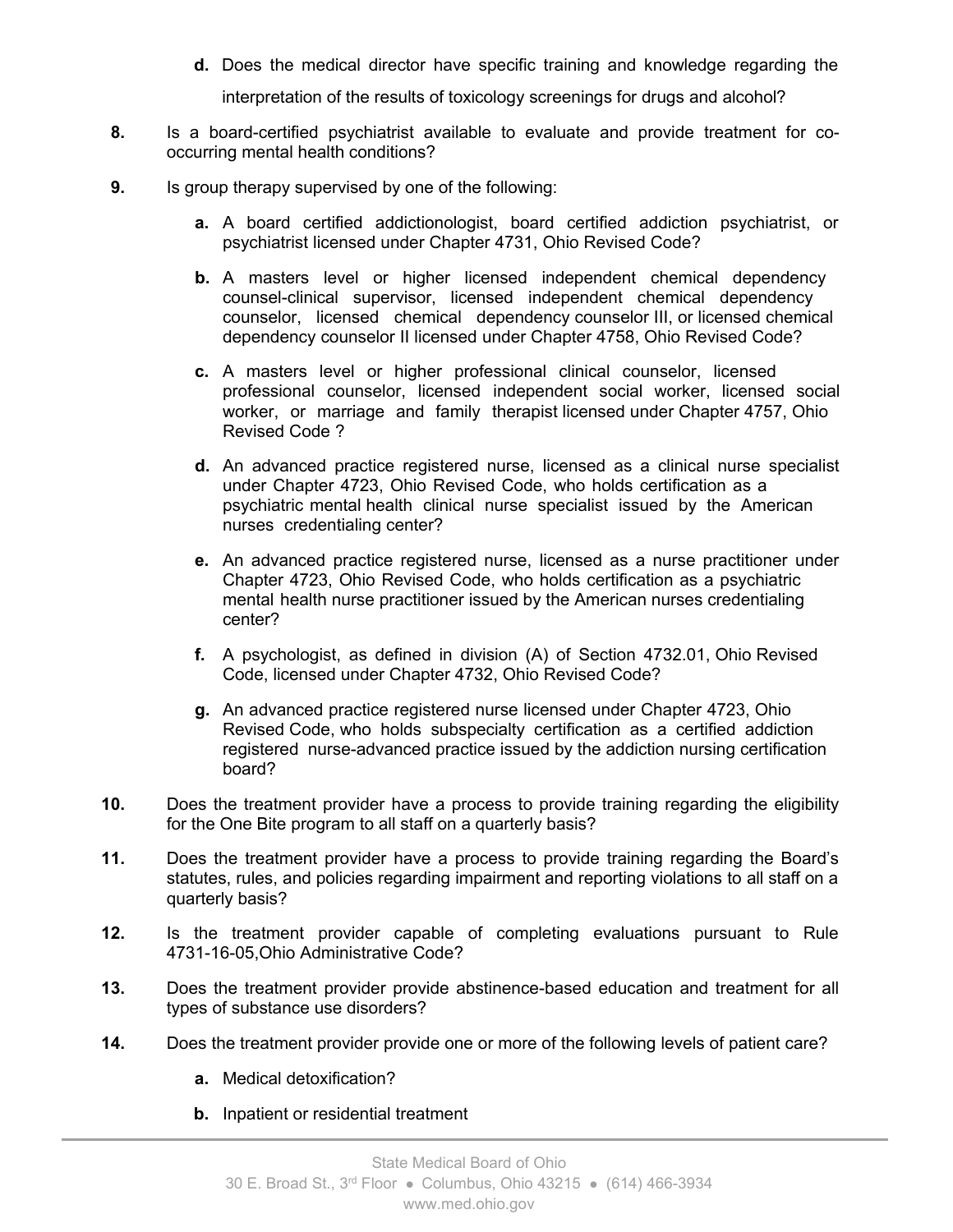- **c.** Extended residential treatment?
- **d.** Partial hospitalization?
- **e.** Intensive outpatient treatment?
- **f.** Continuing care?
- **g.** Others as necessary?
- **15.** Does the treatment provider have the ability to provide extended residential care for patients who require continued treatment for substance use disorders?
- **16.** Does the medical director of the treatment provider perform evaluations pursuant to Rule 4731-16-05, Ohio Administrative Code, to determine the degree of impairment of the licensee? Will the medical director develop an individualized treatment plan?
- **17.** Does the treatment provider require the licensee to immediately suspend practice upon entering treatment (upon determination of impairment) and not return to practice for at least thirty dates? Does the treatment provider require clearance from the medical director and monitoring organization medical director prior to returning to practice?
- **18.** Does the treatment provider have a process to notify the monitoring organization of the determination of impairment and the treatment plan?
- **19.** Does the treatment plan include, at least once per week, group therapy with other patients who work in similar disciplines as the licensee or other professionals?
- **20.** Does the treatment plan include education for licensees regarding the Medical Board's statutes, rules, and policies with respect to impairment?
- **21.** Does the treatment plan include education and group therapy to assist the licensee to transition back to work?
- **22.** Does the treatment provider have a process to report instances of violations of Chapter 4731-16, Ohio Administrative Code, to the monitoring organization and the Medical Board?
- **23.** Will the treatment provider complete and maintain records for each licensee seen for evaluation or treatment under the One Bite program in accordance with Rule 4731-16-07(C), Ohio Administrative Code?
- **24.** Will the treatment provider provide to the monitoring organization and the Medical Board a report and/or records related to Rule 4731-16-20(E),Ohio Administrative Code, that are appropriately de-identified in accordance with Rule 4731-16-20(F),Ohio Administrative Code ?
- **25.** Describe in detail the evaluation process and procedures used to identify patterns, progressions, and stages of recovery during treatment. Include details regarding level of involvement with a certified addictionologist, the medical director, and treatment team.
- **26.** Describe any procedures used to assess treatment success rates (e.g. surveys of former patients, collaterals).
- **27.** Describe how the treatment provider involves family and significant others in the patient's treatment.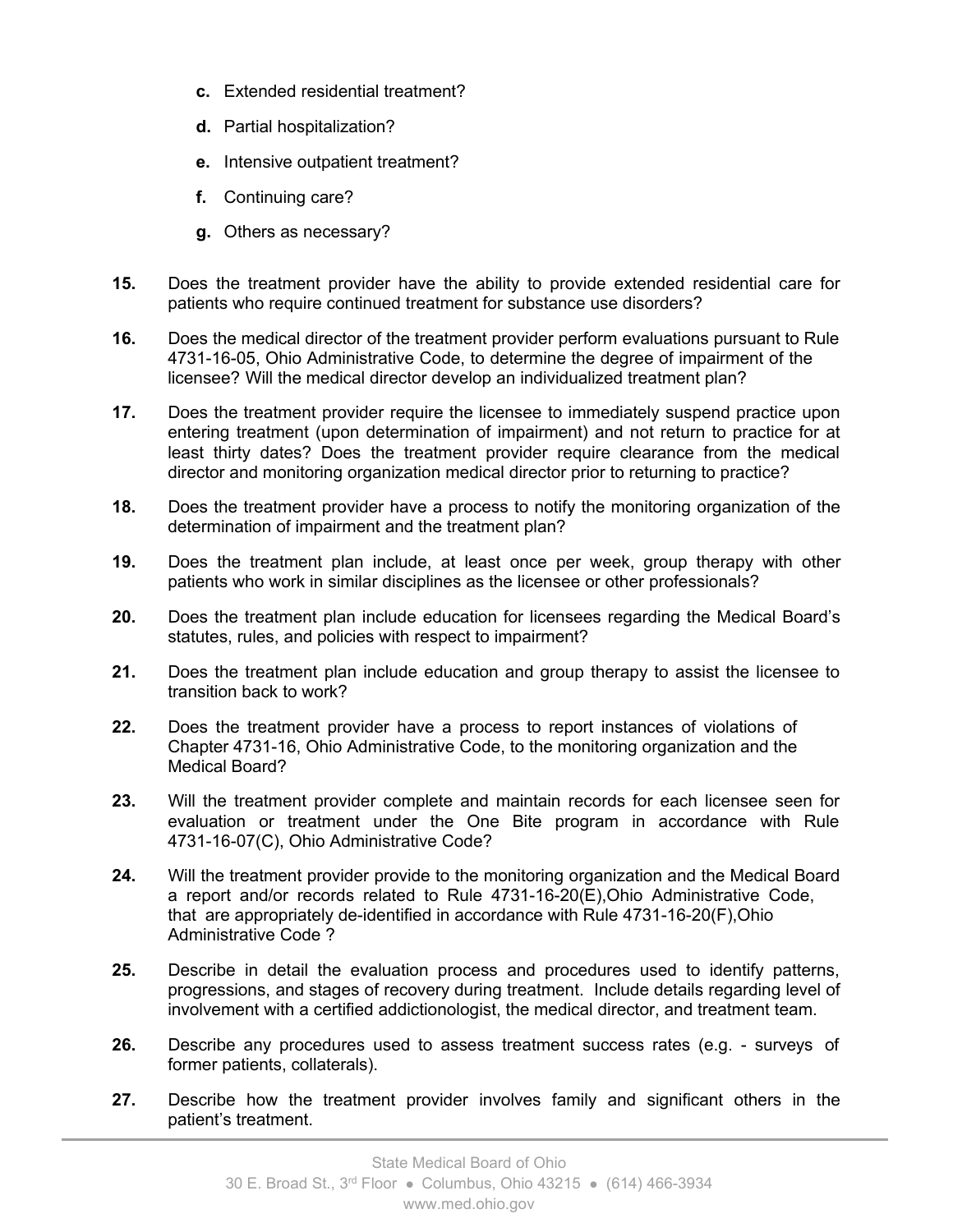- *28.* List all agencies and professionals to which the applicant refers patients and significant others to meet needs which exceed the applicant's expertise or available facilities.
- *29.* List other services provided at this program site and including details regarding medical and nursing services provided for patients in each stage of treatment.
- **30.** Describe the applicant's procedures to arrange payment for treatment costs not covered by insurance.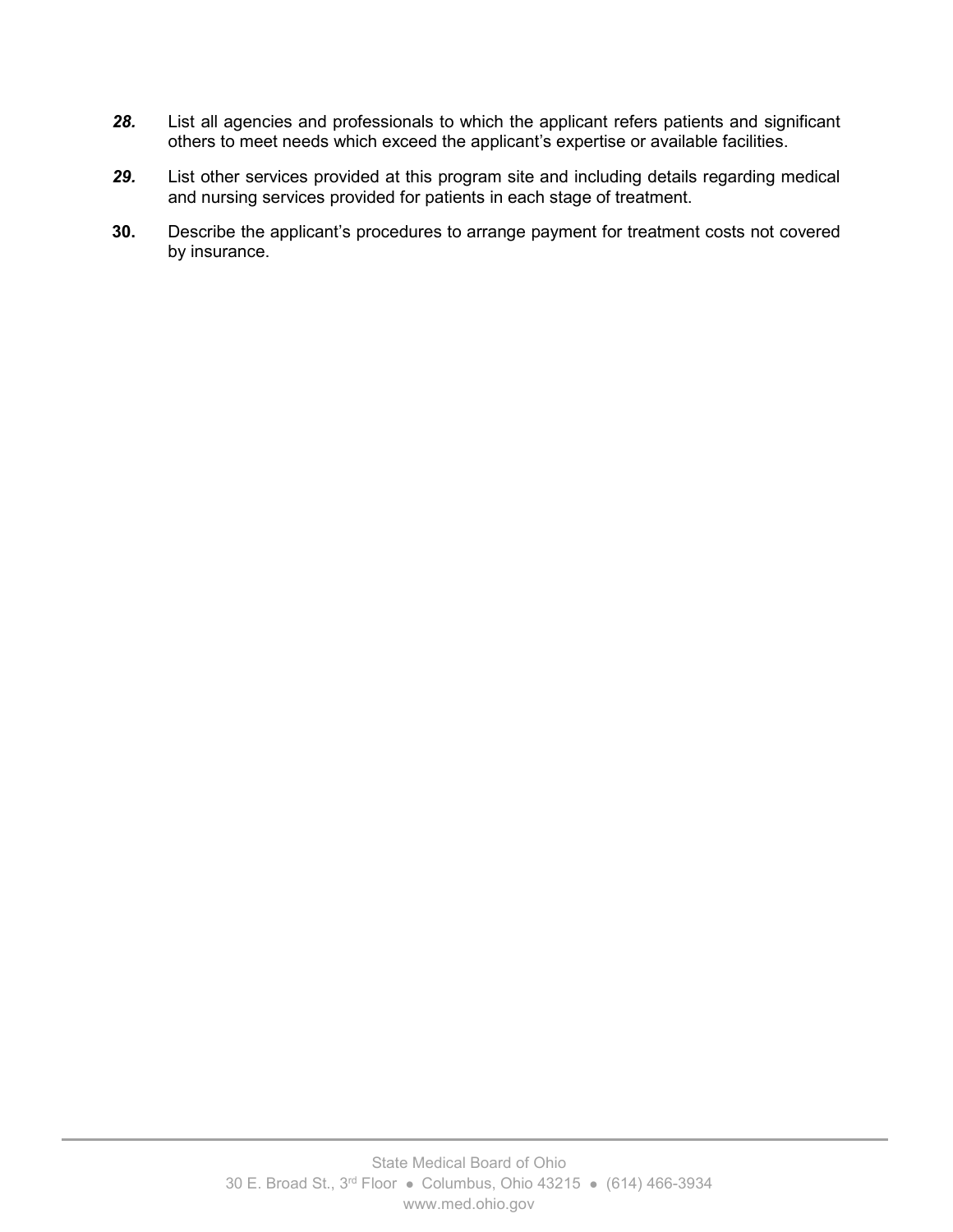## **PROGRAM SITE(S)**

Please provide the following information for *each location site* operated by the applicant.

#### *You must also attach a table of organization and a list of the names and position titles of ALL licensed physicians on staff.*

**Treatment Provider/Location: Address: Telephone: Fax: Email:**

**Medical Director: Addictionologist:**

**Preferred Contact: Title: Telephone: Fax: Email:**

Please indicate which service(s) listed below are available at the above location:

- Residential Treatment
- Intensive Inpatient Treatment
- Intensive Outpatient Treatment
- Aftercare
- 72-Hour Evaluations to Determine Initial Treatment Needs
- Outpatient Evaluations to Determine Initial Treatment Needs
- Evaluations to Determine Fitness to Return to Practice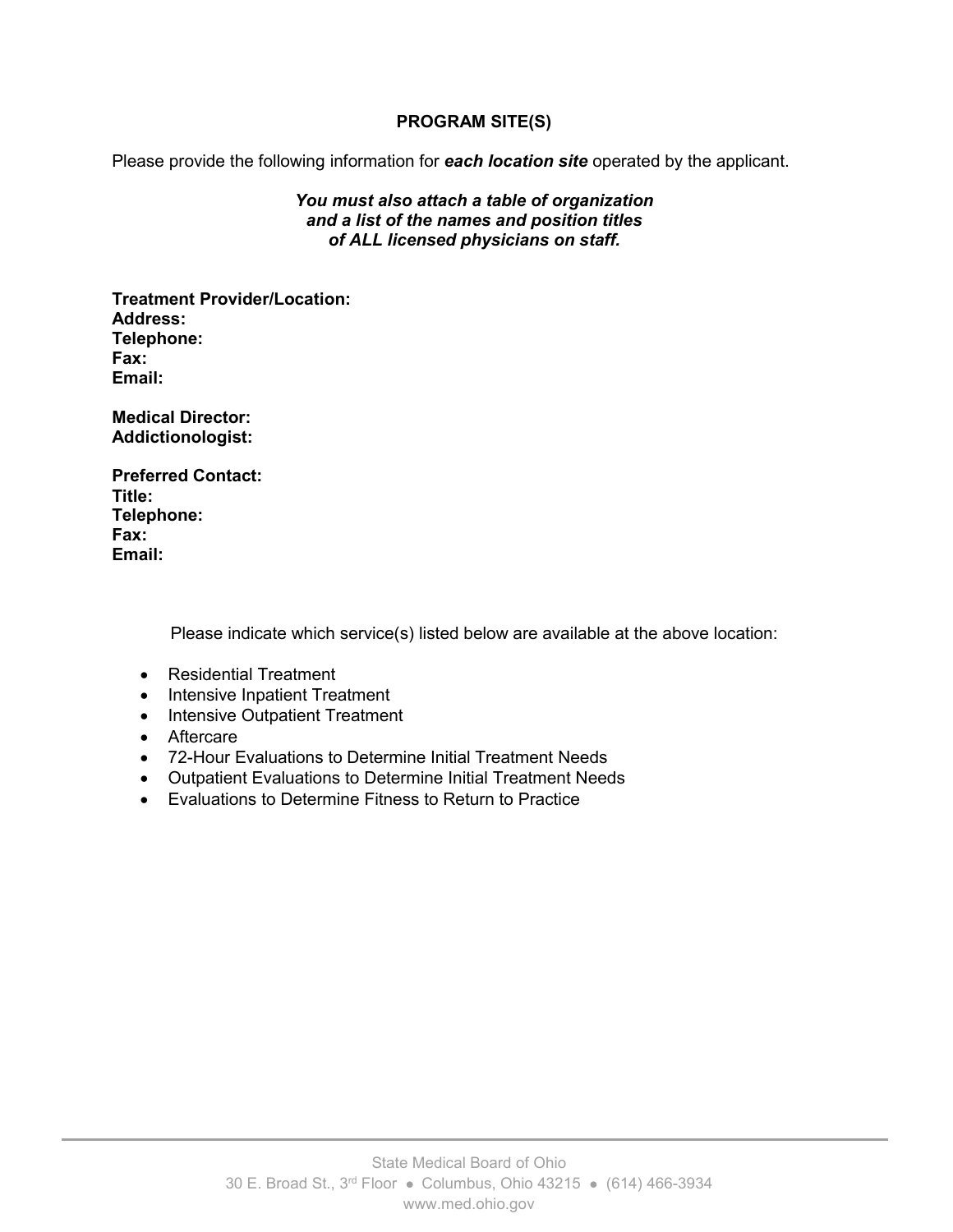# **AGREEMENT OF ONE BITE TREATMENT PROVIDER APPLICANT**

### *By execution of the Affidavit and Release of Applicant, the applicant agrees that upon Board Approval:*

- 1. It shall be bound by and comply with the requirements contained in Section 4731.25, Ohio Revised Code, and Rule 4731-16-20, Ohio Administrative Code; and
- 2. It shall provide appropriate training to its staff to assure compliance; and
- 3. It shall provide to each patient and referral source who is under the jurisdiction of the State Medical Board of Ohio the written statements and notices required by the Board; and
- 4. It shall immediately notify the State Medical Board of Ohio if changes occur, including, but not limited to, transfer of ownership of the program; change in location or locations of the program; or change of directorship, which could affect its eligibility for approved status under Section 4731.25, Ohio Revised Code, or Chapter 4731-16, Ohio Administrative Code.